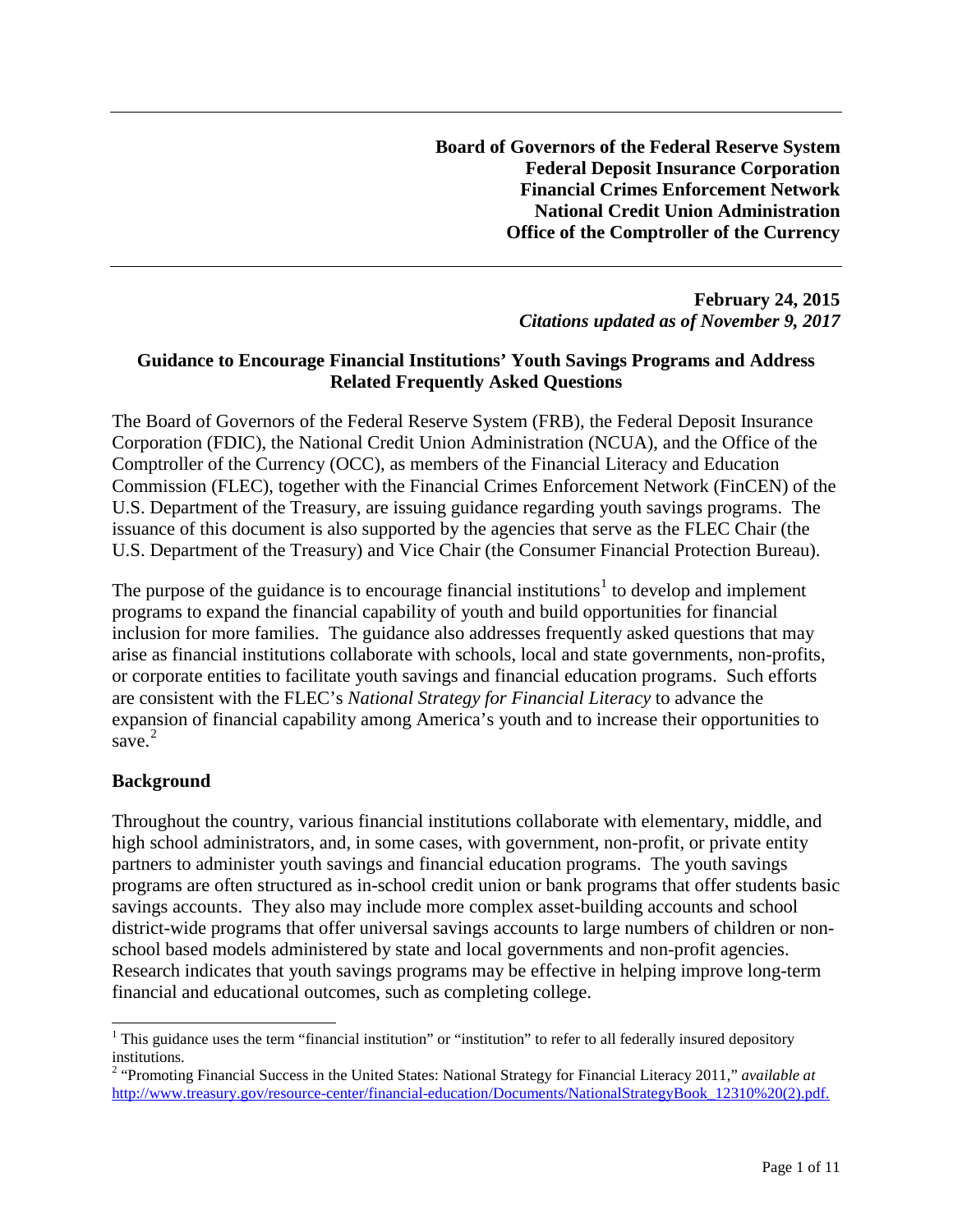Youth savings programs are generally linked to a diverse array of financial education efforts, including personal financial management, banking operations, or both. They are intended to help students understand the value of saving for the future by opening and managing savings accounts. These savings accounts generally have very low minimum balance requirements and low or no monthly maintenance fees. Material account terms and conditions are also explained in an age-appropriate manner.

Financial institutions and others involved with youth savings programs indicate that there is some uncertainty about several legal and regulatory considerations relating to these programs and that this uncertainty may cause some institutions to be reluctant to develop youth savings initiatives. This guidance provides answers to common questions received regarding youth savings programs. This document does not create new regulatory agency policy or industry expectations.

# **Banking Activity Questions**

*1. Are there restrictions on minors opening savings accounts? How old must a person be to open a savings account without a parent or guardian serving as the custodian or coowner on the account?*

No federal law prohibits minors from opening savings accounts. Rather, a deposit account relationship is based on a contract governed by state law. In general, minors are deemed to not have the legal capacity to enter into a contract, including opening an account at a financial institution, meaning that a contract with a minor is potentially "voidable." However, some states specifically allow a minor to open a savings account. For example, the State of Washington permits a minor to enter into a valid and enforceable contract for a deposit account with a financial institution.<sup>[3](#page-1-0)</sup> States also have different legal definitions of "minor."

Whether it is legally permissible for an institution to open an account for a minor without requiring a responsible adult to be the custodian or co-owner is a determination that a financial institution should make in consultation with legal counsel.

*2. Can a minor with a custodial account be issued an automated teller machine (ATM) or debit card?* 

The Uniform Transfers to Minors Act or Uniform Gifts to Minors Act of each state governs custodial accounts for minors. As a general matter for custodial accounts, a custodian manages the funds in the account on behalf of a minor, meaning the minor would not be able to withdraw funds without the custodian's approval. Therefore, a minor with a custodial account should not be provided with an ATM or debit card that permits withdrawals.

<span id="page-1-0"></span> <sup>3</sup> *See* Rev. Code of Wash. 30.22.070.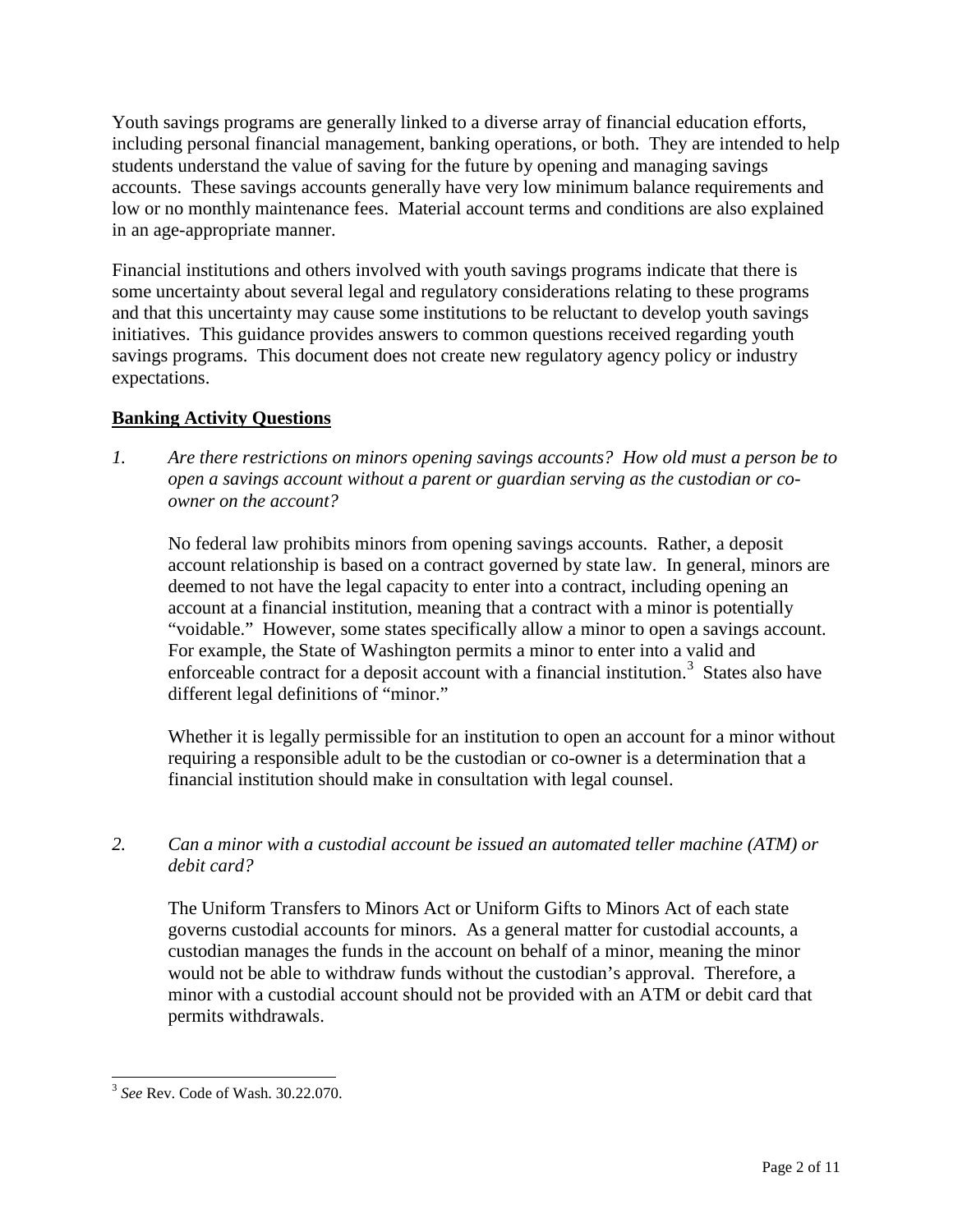*3. Do consumer protection laws and regulations apply to accounts held by or for the benefit of minors?* 

As with other deposit accounts, various federal and state consumer financial protection laws and regulations apply to youth savings accounts. Applicable federal consumer financial protection laws and regulations include, but are not limited to, the Children's Online Privacy Protection Act (Children's Online Privacy Protection Rule), $4$  the Electronic Fund Transfer Act (Regulation E),<sup>[5](#page-2-1)</sup> the Expedited Funds Availability Act (Regulation CC),<sup>[6](#page-2-2)</sup> the Truth in Savings Act (Regulation DD),<sup>[7](#page-2-3)</sup> and prohibitions against unfair or deceptive acts or practices.<sup>[8](#page-2-4)</sup>

For example, the Truth in Savings Act (Regulation DD) requires financial institutions to comply with certain requirements when advertising deposit accounts, provide consumer account holders with particular written information about account terms, provide certain fee and other information in periodic statements sent to consumers, and use specific methods to determine the account balance upon which interest is calculated.

*4. Can banks and savings associations receive consideration under the Community Reinvestment Act (CRA) for developing and implementing youth savings programs?* 

Banks and savings associations may receive CRA consideration if they provide youth savings and financial education programs targeted primarily to low- and moderateincome students. The CRA's definition of "community development" includes "community services targeted to low- or moderate-income individuals."<sup>[9](#page-2-5)</sup> To the extent that a financial institution's youth savings program has a primary purpose of community development, the program will receive CRA consideration as a community development service.<sup>[10](#page-2-6)</sup> In addition, the interagency CRA guidance provides examples of community development services that include establishing school savings programs or developing or teaching financial education or literacy curricula for low- or moderate-income individuals.<sup>[11](#page-2-7)</sup> Financial institutions are also reminded that the interagency CRA guidance provides examples illustrating how financial institutions can determine whether community services are provided to low- and moderate-income individuals. One such example is when a community service is provided to students or their families from a

 <sup>4</sup> Children's Online Privacy Protection Act of 1998, 15 U.S.C. 6501 *et seq.*; 16 CFR Part 312 (Children's Online

<span id="page-2-2"></span>

<span id="page-2-3"></span>

<span id="page-2-4"></span>

<span id="page-2-6"></span><span id="page-2-5"></span>

<span id="page-2-1"></span><span id="page-2-0"></span>Privacy Protection Rule).<br>
<sup>5</sup> Electronic Fund Transfer Act, 15 U.S.C. 1693 *et seq.*; 12 CFR Part 1005 (Regulation E).<br>
<sup>6</sup> Expedited Funds Availability Act, 12 U.S.C. 4001 *et seq.*; 12 CFR Part 229 (Regulation CC).<br>
<sup>7</sup> 48530 (July 25, 2016), available at https://www.gpo.gov/fdsys/pkg/FR-2016-07-25/pdf/2016-16693.pdf

<sup>(&</sup>quot;interagency CRA guidance"). *See also* Interagency Questions and Answers Regarding Community Reinvestment,

<span id="page-2-7"></span>\_\_.12(i) – 3, 81 Fed. Reg. at 48530-31. <sup>11</sup> *See* Interagency Questions and Answers Regarding Community Reinvestment \_\_.12(i) – 3, 81 Fed. Reg. at 48530- 31.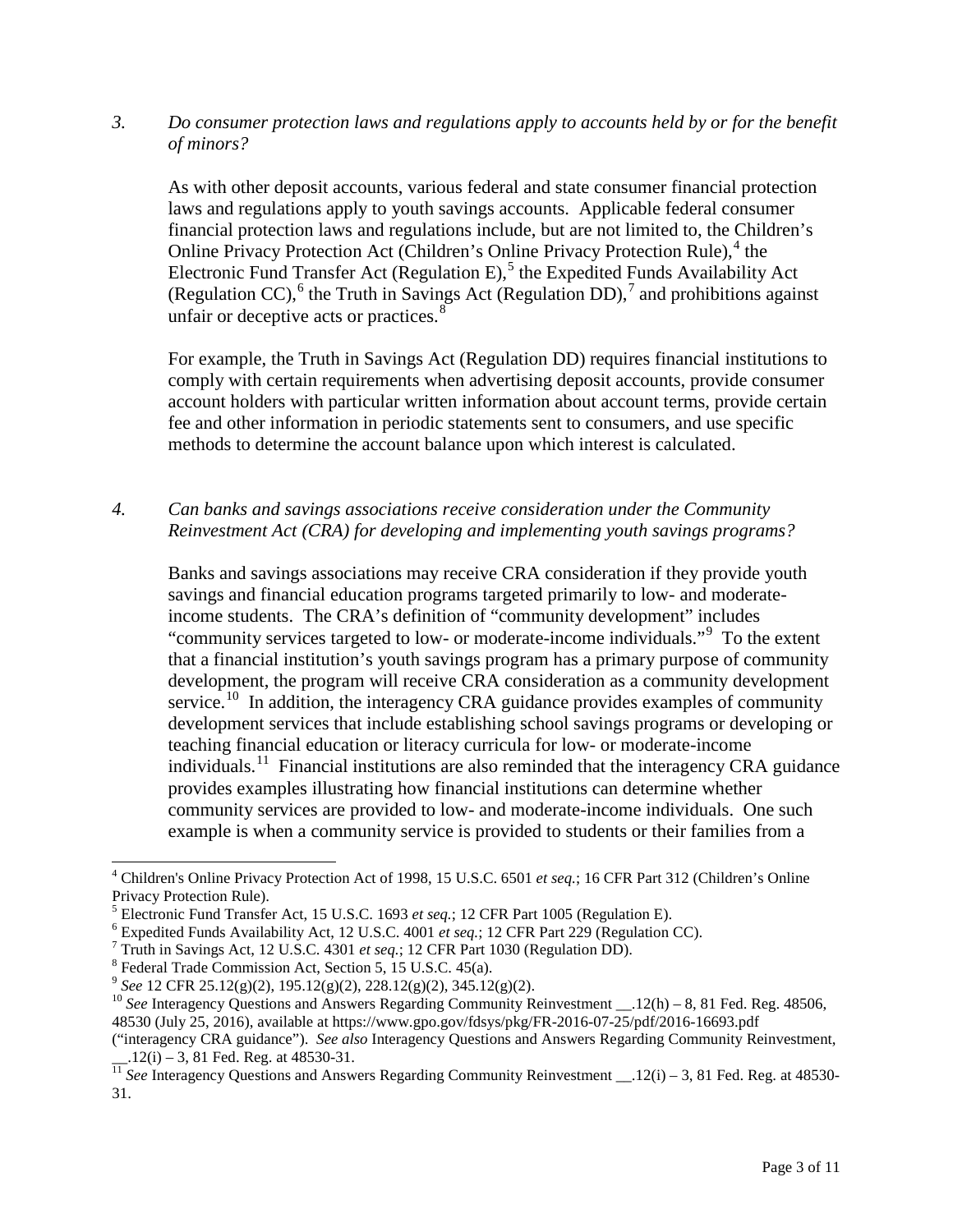school at which the majority of students qualify for free or reduced-price meals under the U.S. Department of Agriculture's National School Lunch Program.<sup>[12](#page-3-0)</sup>

## *5. Is a financial institution required to file a branch application when it partners with a school to offer a youth savings program?*

Requirements for financial institutions to file a branch application in connection with a youth savings program vary by regulatory agency. Generally, a branch application might not be required if the primary purpose of the youth savings program is financial education designed to teach students the principles of personal financial management, banking operations, and saving for the future, and the program is not designed for the purpose of profit-making. Agency-specific requirements are summarized below, and financial institutions participating in such programs should contact their respective regulators to determine whether such activity requires a branch application.

## **FDIC-Supervised Institutions**

FDIC regulations permit a state nonmember bank to provide banking services (such as opening or maintaining savings accounts) in schools without filing a branch application or obtaining prior approval from the FDIC if:

- Such service or services are provided on school premises, or a facility used by the school;
- Such service or services are provided at the discretion of the school;
- The principal purpose of each program is financial education. For example, the principal purpose of a program would be considered to be financial education if the program is designed to teach students the principles of personal financial management, banking operations, or the benefits of saving for the future, and is not designed for the purpose of profit-making; and
- Each program is conducted in a manner that is consistent with safe and sound banking practices and complies with applicable law.[13](#page-3-1)

Applicable state law and the appropriate state supervisory authority determine branch application requirements, if any, for state savings associations.

#### **FRB-Supervised Institutions**

The FRB has not issued branch application policies or regulations specifically applicable to youth savings programs. FRB branch application information is available on the FRB's website.<sup>14</sup>

<span id="page-3-0"></span><sup>&</sup>lt;sup>12</sup> *See* Interagency Questions and Answers Regarding Community Reinvestment \_\_.12(g)(2) – 1, 81 Fed. Reg. 48526.

<span id="page-3-2"></span><span id="page-3-1"></span><sup>&</sup>lt;sup>13</sup> *See* 12 CFR 303.46 and 73 FR 35337 (June 23, 2008).<br><sup>14</sup> *See* [https://www.federalreserve.gov/supervisionreg/afi/afi.htm.](https://www.federalreserve.gov/supervisionreg/afi/afi.htm) *See also* 12 CFR 208.6.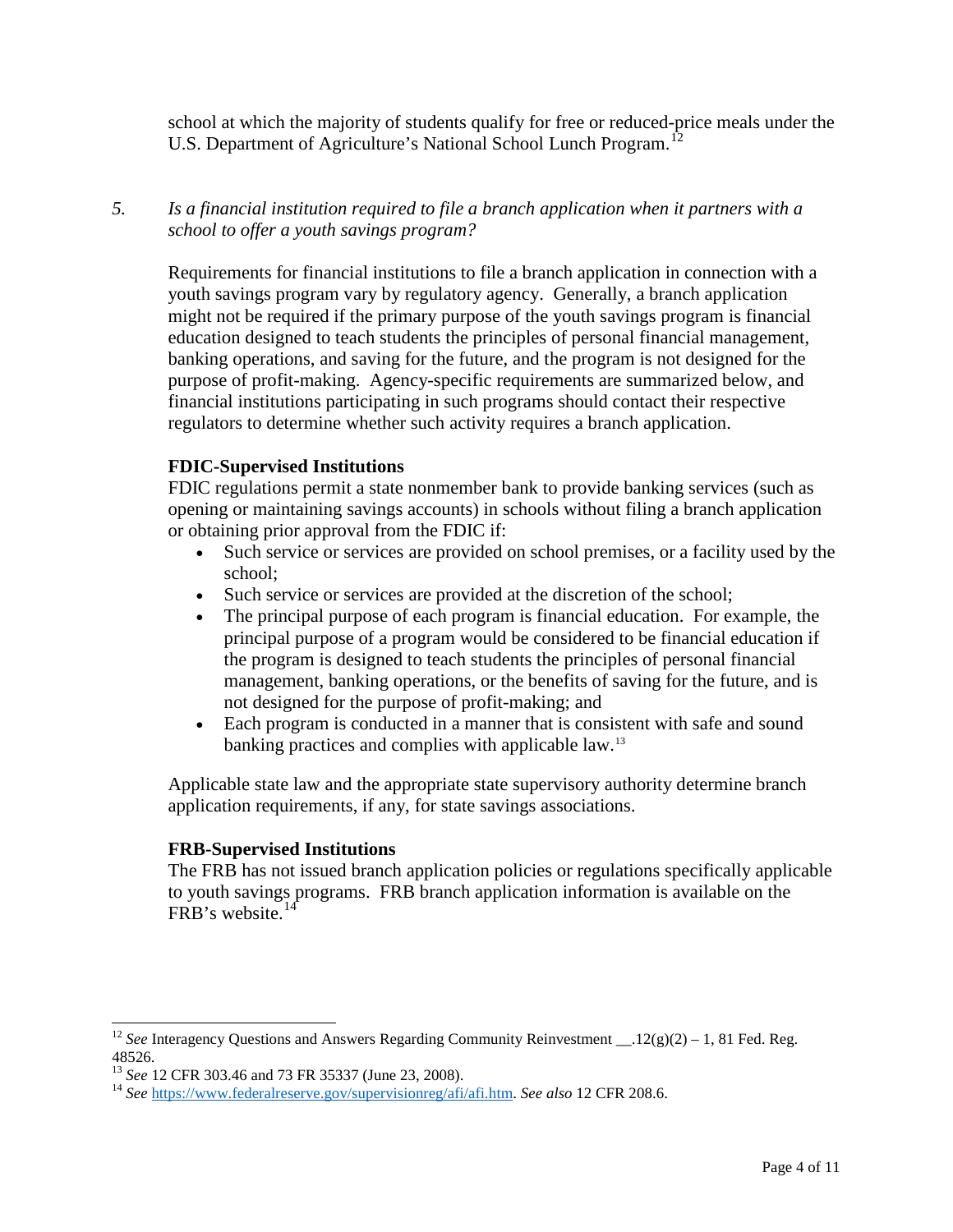#### **NCUA-Supervised Institutions**

Applicable state law and the appropriate state supervisory authority determine branch application requirements, if any, for state-chartered credit unions. The Federal Credit Union Act and NCUA regulations do not establish any branch application requirements for federal credit unions. The Federal Credit Union Act does provide that federal credit unions were organized for, among other things, promoting thrift among members.<sup>[15](#page-4-0)</sup> This provision is the basis for these credit unions' youth savings programs. In addition, since 2009, NCUA's 5300 Call Report has collected information about credit unions' financial literacy programs, including in-school branches promoting youth financial literacy.

### **OCC-Supervised Institutions**

National banks that seek to set up school-based youth savings programs in nonbank branch settings must comply with 12 CFR 7.1021. National banks that have schoolbased youth savings programs that do not meet the conditions in 12 CFR 7.1021 must submit branch applications to the OCC.

National banks may participate in financial literacy programs, such as school-based youth savings programs, on the premises of, or at a facility used by, a school.<sup>[16](#page-4-1)</sup> A branch application is not required and the school premises or facility would not be considered a branch when:

- The bank does not establish and operate the school premises or facility on which the financial literacy program is conducted.
- Bank employees work at the site only to participate in the program.
- No services are provided to the general public.
- The principal purpose of the financial literacy program is educational. For example, a program is educational if it is designed to teach students the principles of personal economics or the benefits of saving for the future and is not designed for the purpose of profit-making.<sup>17</sup>

Similar rules are applicable to federal savings associations.<sup>18</sup> Generally, a branch application is not required and a federal savings association's school-based financial education program would not be considered a branch of the savings association as long as the program meets the following criteria:

• The program is conducted on school premises and is not open to the general public.

<span id="page-4-1"></span><span id="page-4-0"></span><sup>&</sup>lt;sup>15</sup> *See* 12 U.S.C. 1752(1).<br><sup>16</sup> *See* OCC Interpretive Letter No. 839, November 1998, *available at* [http://www.occ.gov/static/interpretations-and](http://www.occ.gov/static/interpretations-and-precedents/nov98/int839.pdf)[precedents/nov98/int839.pdf;](http://www.occ.gov/static/interpretations-and-precedents/nov98/int839.pdf) OCC Advisory Letter 2001-1, "Financial Literacy" (January 16, 2001), *available at* [http://www.occ.gov/static/news-issuances/memos-advisory-letters/2001/advisory-letter-2001-1.pdf;](http://www.occ.gov/static/news-issuances/memos-advisory-letters/2001/advisory-letter-2001-1.pdf) and 12 CFR<br>7.1021 [66 Fed. Reg. 34791 (July 2001)].

<span id="page-4-2"></span><sup>&</sup>lt;sup>17</sup> See "School-Based Bank Savings Programs: Bringing Financial Education to Students," OCC Community Developments *Insights* report (April 2009), *available at* [http://www.occ.gov/topics/community-](http://www.occ.gov/topics/community-affairs/publications/insights/insights-school-based-bank-savings-programs.pdf)

<span id="page-4-3"></span><sup>&</sup>lt;sup>18</sup> See Office of Thrift Supervision Opinion Letter, Proposal to Create a School Partnership Program (November 20, 1992), *available at* [http://www.occ.gov/topics/community-affairs/resource-directories/financial-literacy/opinion](http://www.occ.gov/topics/community-affairs/resource-directories/financial-literacy/opinion-letter.pdf)[letter.pdf.](http://www.occ.gov/topics/community-affairs/resource-directories/financial-literacy/opinion-letter.pdf)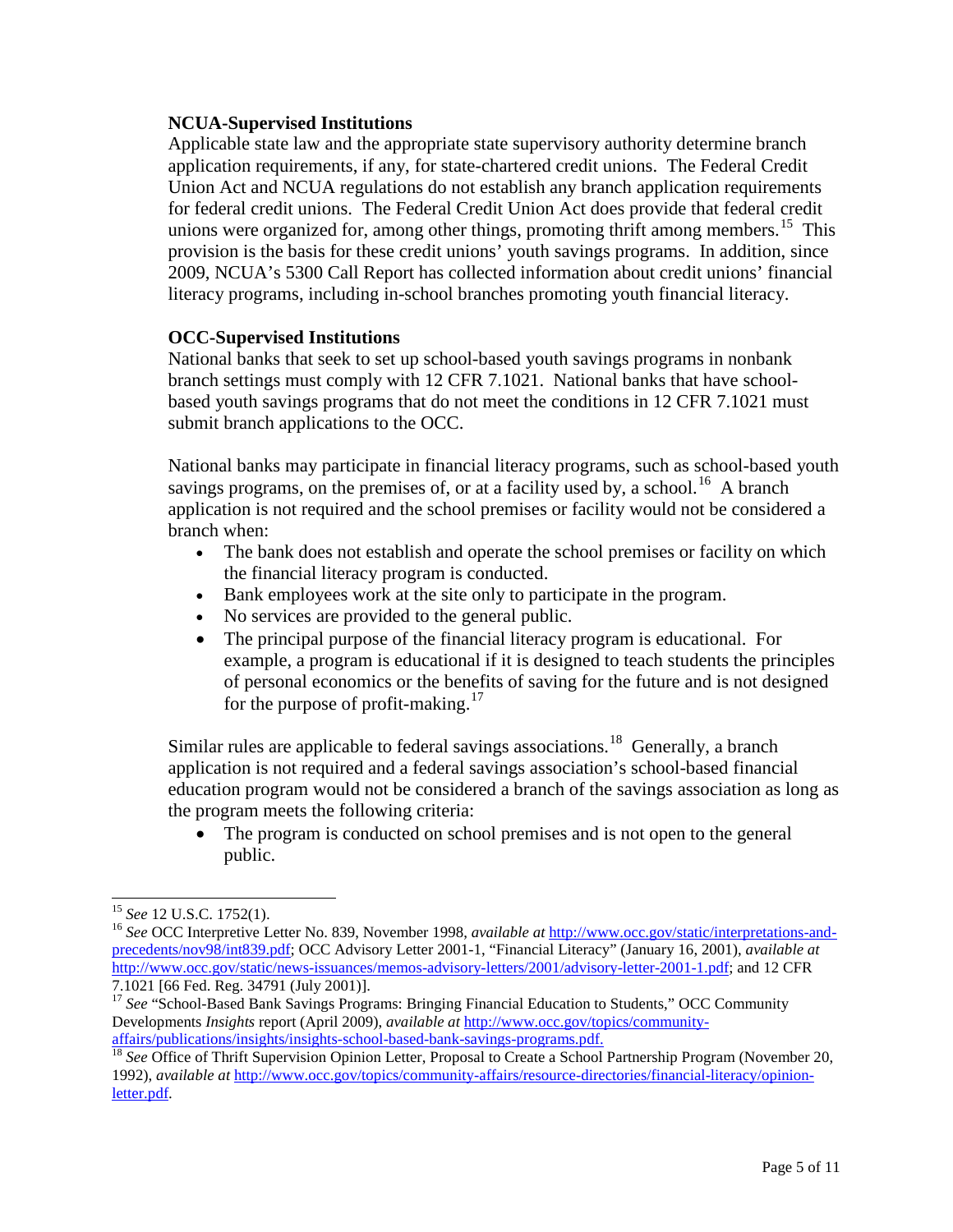- Association employees would not be on the school's premises once the program is commenced.
- The association does not establish an office that is owned, leased, or operated by the association in connection with the program.
- The services provided on the school's premises are limited.
- Student accounts would not be established until applications and funds are received and accepted at a home or branch office of the association.
- The association would not be liable for any theft, loss, or embezzlement until funds are deposited and accepted at a home or branch office of the association.

## **Customer Identification Program (CIP) Questions**

*6. Does the CIP rule prohibit a minor from opening an account?* 

No. If a minor opens a savings account, the minor is the financial institution's customer. For example, where a financial institution sends its employees to a school so that students may open savings accounts by themselves without the involvement of a parent or guardian as part of a program to promote financial education, the student opening an account is the financial institution's customer.

However, if a parent, guardian, or third party<sup>[19](#page-5-0)</sup> opens an account on behalf of a minor, the financial institution's customer is the parent, guardian, or third party. The CIP rule states that the financial institution's "customer" is the person who opens the account for a person who lacks legal capacity, such as a minor.

*See* 31 CFR 10[20](#page-5-1).100(c)(1)(i-ii)<sup>20</sup> and *Interagency Interpretive Guidance on Customer Identification Program Requirements under Section 326 of the USA PATRIOT Act, 2005 FAQs: Final CIP Rule*, Definition of "customer," FAQ #6.<sup>[21](#page-5-2)</sup>

*7. What requirements of the CIP rule apply to a financial institution that opens an account on behalf of a customer, including a minor, such as through a youth savings program?*

Section 326 of the USA PATRIOT Act requires each financial institution to establish, maintain, and implement a written CIP appropriate for its size and type of business. As with other accounts, if a financial institution opens an account for a minor, the CIP must include risk-based procedures for: (1) verifying the identity of any customer seeking to open an account, to the extent reasonable and practicable; (2) maintaining records of the

<span id="page-5-1"></span><span id="page-5-0"></span><sup>&</sup>lt;sup>19</sup> *See* Question 10.<br><sup>20</sup> In March 2010, FinCEN transferred its regulations from 31 CFR Part 103 to 31 CFR Chapter X. References to FinCEN regulations in this guidance are cited in their current format, while regulations referenced in the CIP FAQs use the format in existence at the time the FAQs were first published. FinCEN's website has a tool for the purpose of converting the old citation format to the new one, and *vice versa*. 21 *See* [https://www.fincen.gov/sites/default/files/shared/faqsfinalciprule.pdf.](https://www.fincen.gov/sites/default/files/shared/faqsfinalciprule.pdf)

<span id="page-5-2"></span>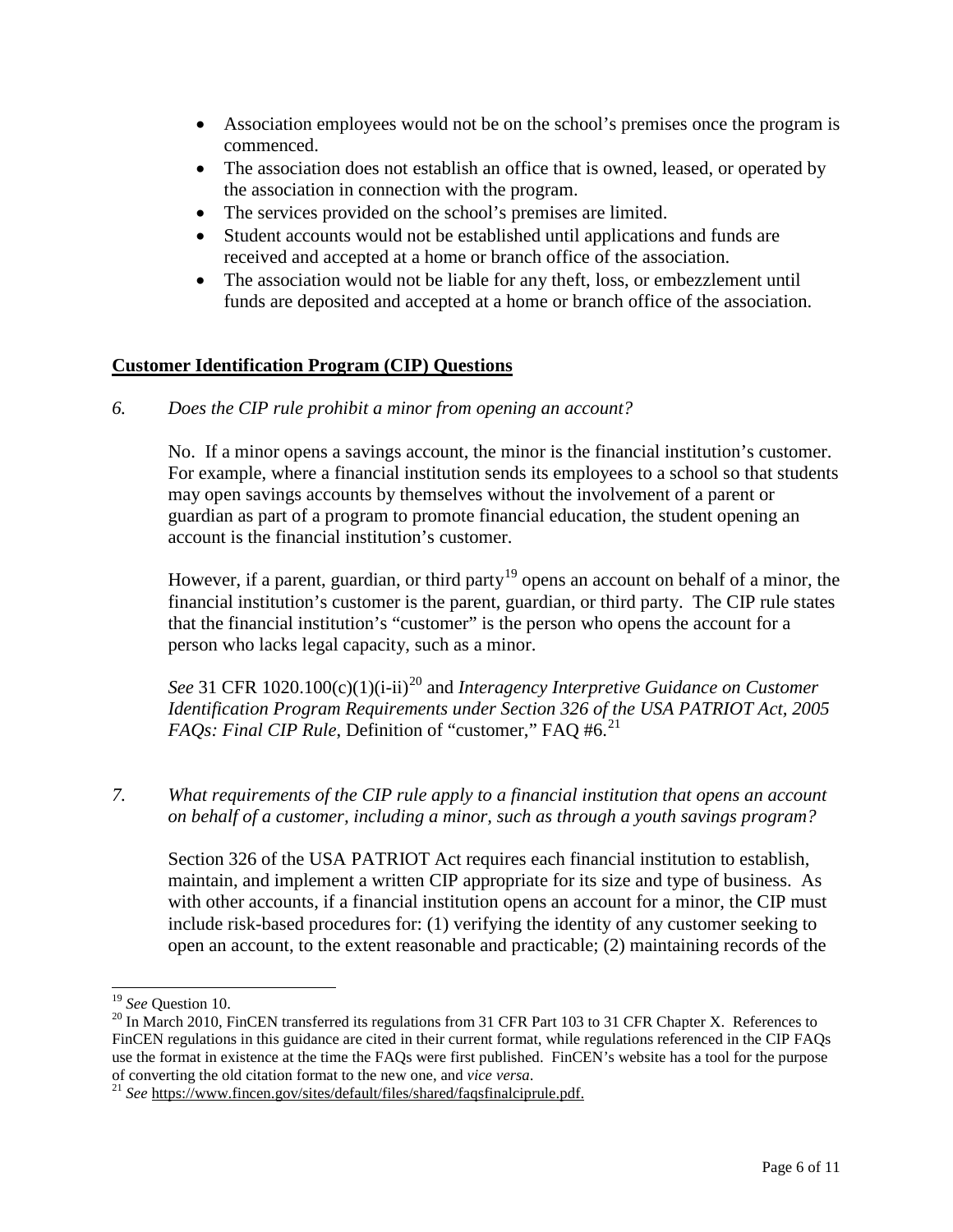information used to verify the customer's identity; (3) determining whether the customer appears on any lists of known or suspected terrorists or terrorist organizations issued by any government agency; and (4) providing customers with adequate notice that the financial institution is requesting information to verify their identities.<sup>[22](#page-6-0)</sup>

*8. Based on the CIP rule, what information must a financial institution collect from a customer when opening an account, including for a minor?* 

Under the CIP rule, a financial institution must obtain, at a minimum, the following information from the customer prior to opening an account:<sup>[23](#page-6-1)</sup>

- name;
- date of birth;
- address: and
- identification number.

An address for an individual can be a residential or business street address or, if the individual does not have such an address, an Army Post Office (APO) or Fleet Post Office (FPO) box number or the residential or business street address of next of kin or of another contact individual.<sup>[24](#page-6-2)</sup>

The CIP rule provides that the identification number for a U.S. person shall be a taxpayer identification number. For a non-U.S. person, the identification number shall be one or more of the following: a taxpayer identification number; passport number and country of issuance; alien identification card number; or number and country of issuance of any other unexpired government-issued document evidencing nationality or residence and bearing a photograph or similar safeguard.<sup>[25](#page-6-3)</sup>

*9. How can a financial institution verify the identity of a minor in order to satisfy the CIP rule when the minor is the customer?*

Since verification procedures are risk-based, institutions may use reasonable documentary or non-documentary methods to verify a minor's identity. The procedures must describe when the financial institution will use documents, non-documentary methods, or a combination of both. The financial institution's CIP must contain procedures for verifying the identity of the minor within a reasonable time after the account is opened.

For a financial institution relying on documents to verify a minor's identity, the CIP must include procedures that set forth the documents that the financial institution will use. For

<span id="page-6-1"></span><span id="page-6-0"></span><sup>22</sup> *See* 31 CFR 1020.220(a). <sup>23</sup> *See* 31 CFR 1020.220(a)(2)(i). <sup>24</sup> *See* 31 CFR 1020.220(a)(2)(i)(A)(3)(i)-(ii). <sup>25</sup> *See* 31 CFR 1020.220(a)(2)(i)(A)(4).

<span id="page-6-3"></span><span id="page-6-2"></span>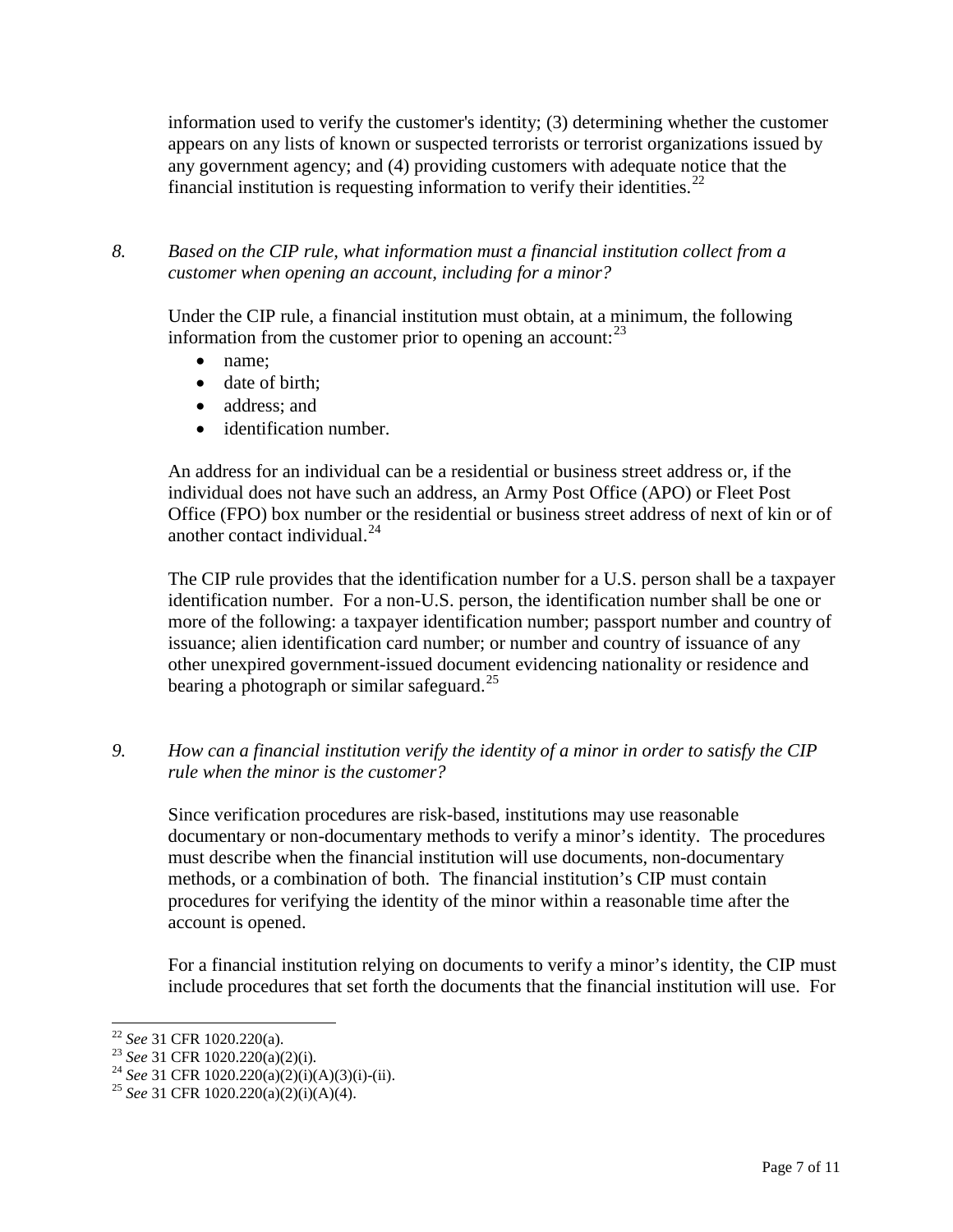example, the financial institution might verify a minor's identity using a student identification card.

For a financial institution relying on non-documentary methods, the CIP must contain procedures that describe the non-documentary methods that the financial institution will use to verify a minor's identity. These methods may include contacting a customer or independently verifying the minor's identity through the comparison of information provided by the minor with information obtained from a consumer reporting agency, public database, or other source. For example, the financial institution might verify a minor's identity in an in-school program by having a teacher confirm the minor's identity.

*See* 31 CFR 1020.220(a)(2)(ii)(A)-(B) and *Interagency Interpretive Guidance on Customer Identification Program Requirements under Section 326 of the USA PATRIOT Act*, *2005 FAQs: Final CIP Rule*, Definition of "customer," FAQ #6.

# **Third-Party Deposit Relationships**

*10. What are the CIP requirements for customer verification for a financial institution when a third-party (such as a school district or other governmental unit, educational institution, non-profit organization, or corporate sponsor) opens a trust, custodial, or other administrative account at a financial institution to maintain and administer assets for multiple minors?*

There are circumstances where a party may create a master savings account with subaccounts for various minors to save for a restricted purpose (such as higher education). For purposes of the CIP rule, generally, the customer is the "person" (individual, corporation, partnership, or trust) who opens a new account for another individual who lacks legal capacity, such as a minor.<sup>[26](#page-7-0)</sup>

In these settings, the "customer" is the trust, regardless of whether the financial institution is the trustee for the trust. A financial institution will not be required to look through trust, escrow, or similar accounts to verify the identities of beneficiaries of the accountholder. Instead, the financial institution will only be required to verify the identity of the named accountholder by obtaining, at a minimum, the accountholder's name, address, [27](#page-7-1) and identification number *(see* response to Question 8 above).

Moreover, the CIP rule also provides that, based on the financial institution's risk assessment of a new account opened by a customer that is not an individual, the institution may need to obtain information about individuals with authority or control over such an account, including signatories, in order to verify the customer's identity.

<span id="page-7-1"></span><span id="page-7-0"></span><sup>&</sup>lt;sup>26</sup> *See* 31 CFR 1020.100(c)(1).<br><sup>27</sup> An address for a person other than an individual is defined as a principal place of business, local office, or other physical location. *See* 31 CFR 1020.220(a)(2)(i)(A)(3)(iii).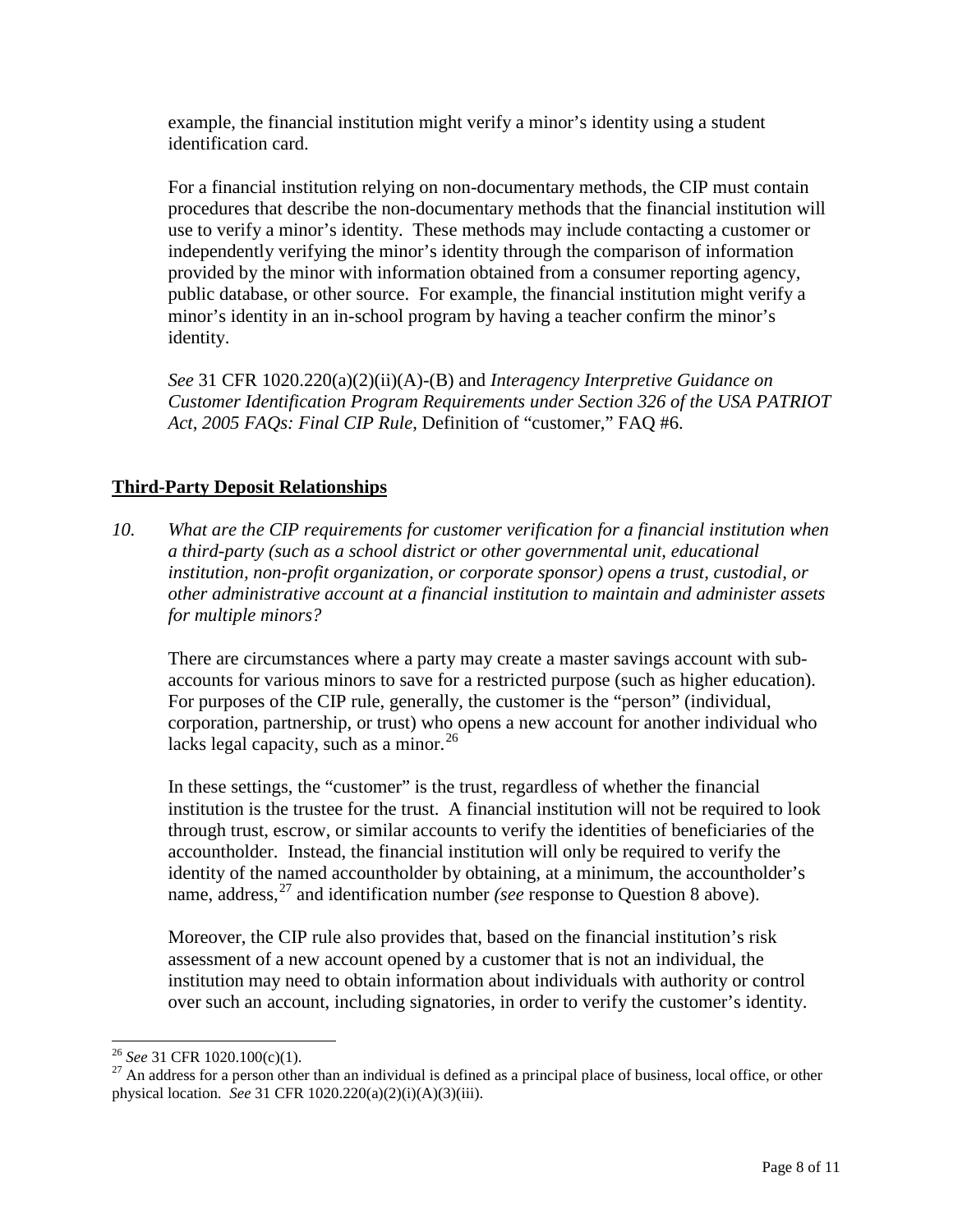This verification method applies only when the institution cannot verify the customer's true identity using documentary and non-documentary verification methods. $^{28}$ 

*See* 31 CFR 1020.220(a)(2)(ii) and *Interagency Interpretive Guidance on Customer Identification Program Requirements under Section 326 of the USA PATRIOT Act, 2005 FAQs: Final CIP Rule*, Definition of "customer," FAQ #9.

In addition, in circumstances involving accounts for minors established by a custodian, financial institutions should be aware of the requirements for the individual deposits to be eligible for deposit insurance coverage by the  $\text{FDIC}^{29}$  $\text{FDIC}^{29}$  $\text{FDIC}^{29}$  or NCUA.<sup>[30](#page-8-2)</sup>

<span id="page-8-0"></span><sup>&</sup>lt;sup>28</sup> *See* 31 CFR 1020.220(a)(2)(ii)(C).<br><sup>29</sup> 12 CFR 330.5.<br><sup>30</sup> 12 CFR 745.

<span id="page-8-1"></span>

<span id="page-8-2"></span>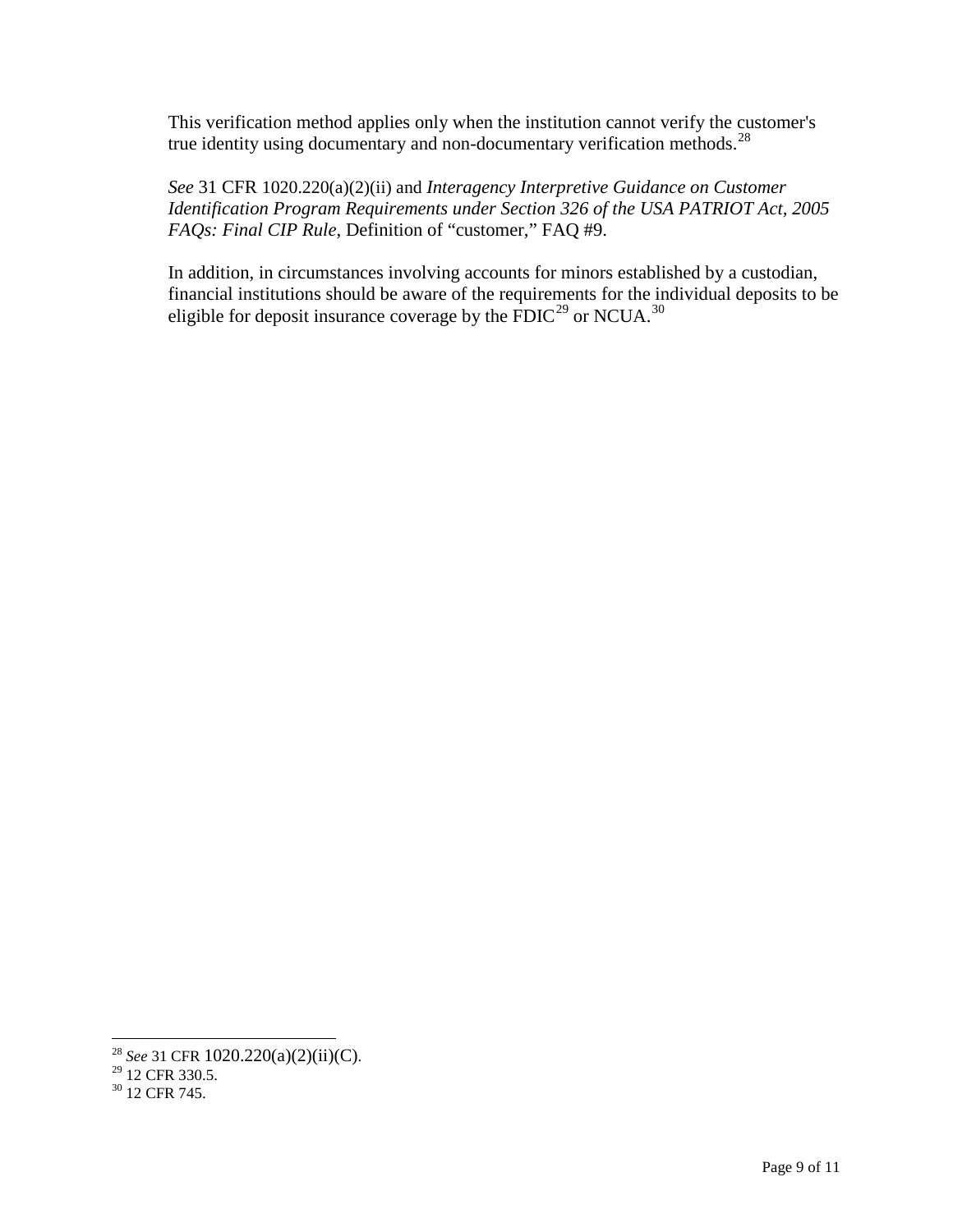## **Other Relevant Resources**

- Consumer Financial Protection Bureau (CFPB):
	- o Help children build money skills—information for parents and caregivers of children pre-kindergarten through young adulthood: <http://www.consumerfinance.gov/parents/>
	- o Pay for college—consumers can get help to make informed financial decisions about how to pay for college: <http://www.consumerfinance.gov/paying-for-college/>
- FinCEN:
	- o Interagency Guidance on CIP Requirements 2005 FAQs: Final CIP Rule: [https://www.fincen.gov/resources/statutes-regulations/guidance/interagency](https://www.fincen.gov/resources/statutes-regulations/guidance/interagency-interpretive-guidance-customer-identification)[interpretive-guidance-customer-identification](https://www.fincen.gov/resources/statutes-regulations/guidance/interagency-interpretive-guidance-customer-identification)
	- o General FinCEN Regulation Guidance: <https://www.fincen.gov/resources/statutes-regulations>
	- o Questions on the CIP rules can also be directed to the FinCEN Resource Center at (800) 767-2825.
- Federal Financial Institutions Examination Council (FFIEC):
	- o Interagency Questions and Answers Regarding Community Reinvestment: <http://www.ffiec.gov/cra/qnadoc.htm>
- FLEC:
	- o [https://www.mymoney.gov](https://www.mymoney.gov/) is a resource to identify other financial education resources from more than 20 federal agencies.
	- o National Strategy for Financial Literacy (2011), available at [http://www.treasury.gov/resource-center/financial](http://www.treasury.gov/resource-center/financial-education/Documents/NationalStrategyBook_12310%20(2).pdf)[education/Documents/NationalStrategyBook\\_12310%20\(2\).pdf.](http://www.treasury.gov/resource-center/financial-education/Documents/NationalStrategyBook_12310%20(2).pdf)
- FDIC:
	- o Youth Financial Education Letter, FIL-80-2010, November 17, 2010: <https://www.fdic.gov/news/news/financial/2010/fil10080.html>
	- o Youth Banking Resource Center: <https://www.fdic.gov/youthsavings>
	- o Teacher Online Resource Center: <https://www.fdic.gov/teachers>
	- o Money Smart Financial Education program: <https://www.fdic.gov/moneysmart>
- FRB:
	- o Financial Literacy Resources: <http://www.federalreserveeducation.org/>
	- o Branch Application Information (12 CFR 208.6): [https://www.ecfr.gov/cgi-bin/text-idx?SID=a8fbfbc9595e05e626b7e571](https://www.ecfr.gov/cgi-bin/text-idx?SID=a8fbfbc9595e05e626b7e571%20f282f21c&mc=true&node=se12.2.208_16&rgn=div8)  [f282f21c&mc=true&node=se12.2.208\\_16&rgn=div8](https://www.ecfr.gov/cgi-bin/text-idx?SID=a8fbfbc9595e05e626b7e571%20f282f21c&mc=true&node=se12.2.208_16&rgn=div8)